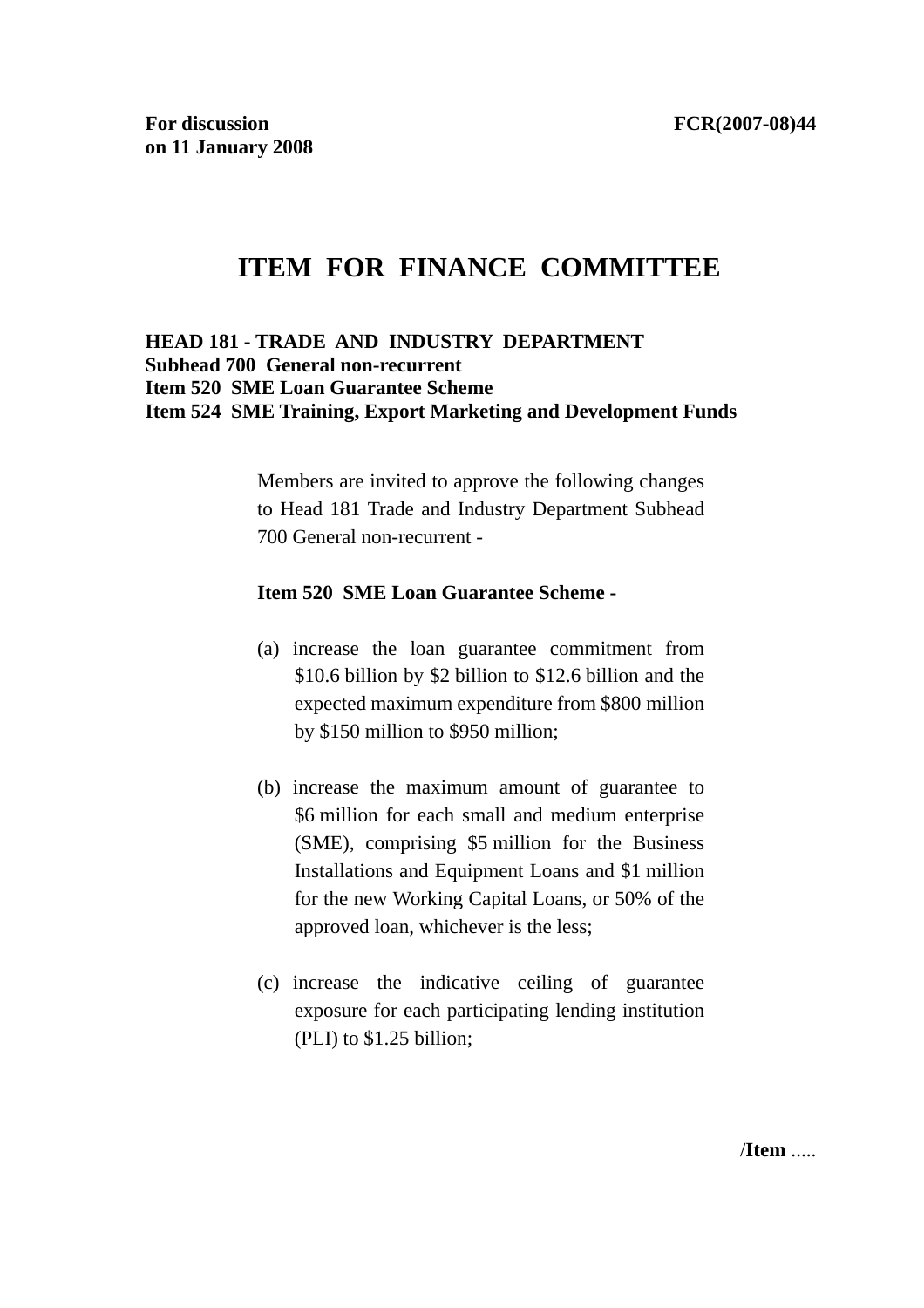# **Item 524 SME Training, Export Marketing and Development Funds -**

- (d) increase the commitment from \$1.4 billion by \$350 million to \$1.75 billion and retitle this item as SME Export Marketing and Development Funds;
- (e) increase the maximum amount of grant under the SME Export Marketing Fund to \$100,000 per SME; and
- (f) extend the scope of the SME Export Marketing Fund.

### **PROBLEM**

 Based on the current utilisation rates, we expect that the approved commitments for the SME Loan Guarantee Scheme (SGS) and the two other SME Funding Schemes (namely, the SME Export Marketing Fund (EMF) and the SME Development Fund (SDF)) will be exhausted by early 2009. We need to decide whether and, if so, how to enable the continued operation of these schemes.

2. We also need to consider how best to support SMEs, particularly those with operations in the Mainland, to meet the various challenges arising from the Mainland's 11<sup>th</sup> Five Year Plan, and to address the needs of SMEs, particularly those in the service sector.

### **PROPOSAL**

3. The Director-General of Trade and Industry, supported by the Secretary for Commerce and Economic Development, proposes to make the following changes -

/**For** .....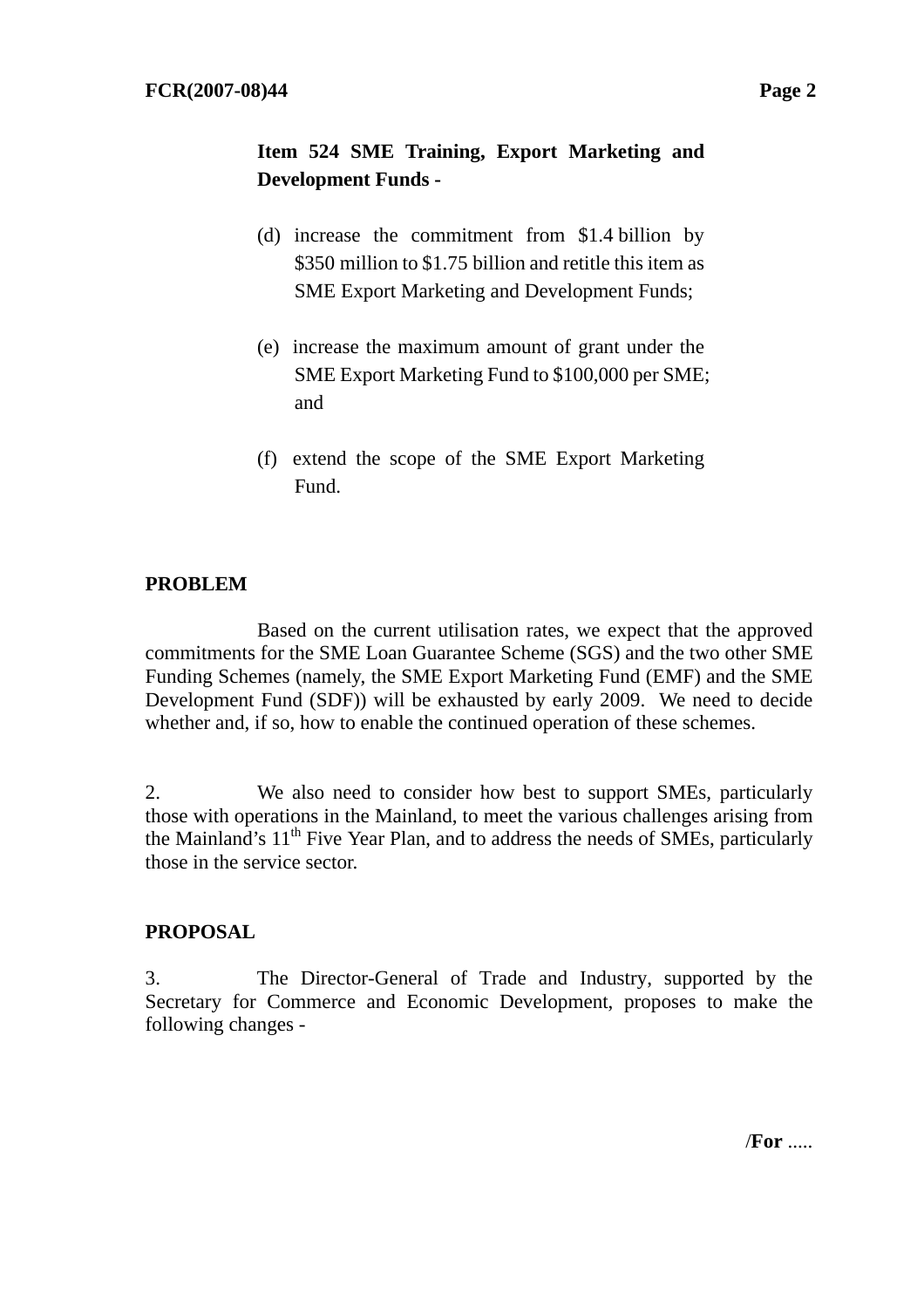#### **For SGS**

- (i) injecting an additional expenditure provision of \$150 million;
- (ii) consequent to (i) above, and on the basis of an assumed default rate of 7.5%, increasing the total loan guarantee commitment from \$10.6 billion by \$2 billion to \$12.6 billion;
- (iii) raising the maximum amount of guarantee available for an SME under SGS from \$4 million to \$6 million, which includes -
	- (a) an increase in the guarantee ceiling of the Business Installations and Equipment Loans (BIE) from \$2 million to \$5 million or 50% of the approved loan, whichever is the less; and
	- (b) introduction of a new Working Capital Loan (WCL) guarantee to replace the Associated Working Capital Loan (AWC) guarantee and Accounts Receivable Loan (ARL) guarantee, with guarantee ceiling at \$1 million or 50% of the approved loan, whichever is the less;
- (iv) increasing the indicative ceiling of guarantee exposure for each PLI from \$1 billion to \$1.25 billion;

### **For EMF and SDF**

- (v) injecting an additional expenditure provision of \$350 million to EMF and SDF and retitling the commitment item, i.e. Item 524, as SME Export Marketing and Development Funds;
- (vi) raising the grant ceiling for each SME under EMF from \$80,000 to \$100,000. The maximum amount of grant for each successful application will remain at \$30,000 or 50% of the approved expenditure, whichever is the less; and
- (vii) extending the scope of EMF to include advertisements on trade publications targeting export markets on the condition that such publications are published by bona fide exhibition organisers.

### /**JUSTIFICATION** .....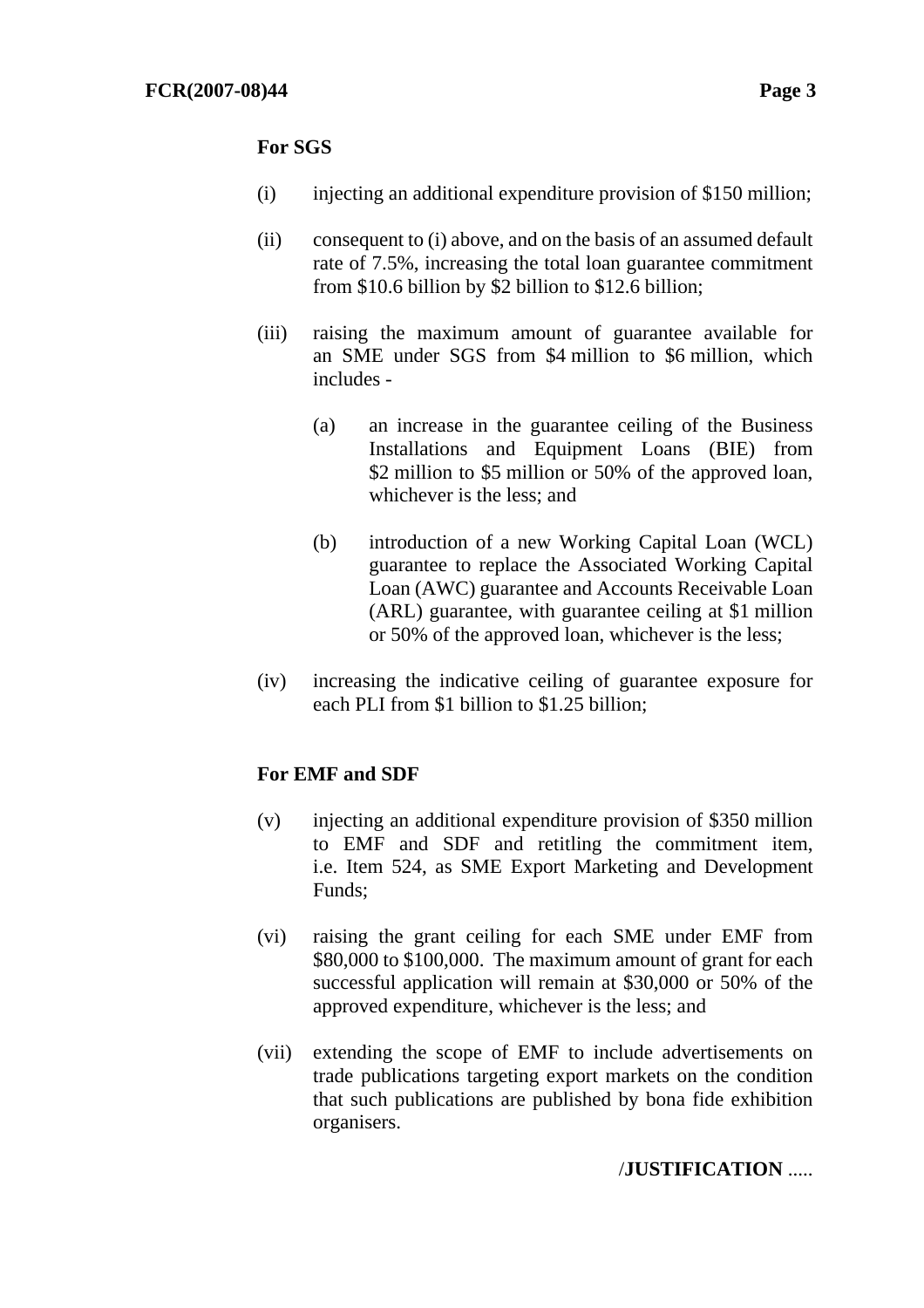# **JUSTIFICATION**

4. SMEs<sup>Note</sup> constitute 98% of business establishments in Hong Kong and provide about 50% of the total employment (excluding the civil service). They are the backbone of Hong Kong's economy. As at end November 2007, the Government has approved some 138 000 applications under the SME Funding Schemes, involving about \$10.6 billion grants and guarantees. Over 48 500 SMEs have directly benefited from the schemes. The funding position of the schemes is summarised at Enclosure.

Encl.

#### **Review of the SME Funding Schemes**

5. The Administration has conducted a review of the Funding Schemes in consultation with the Small and Medium Enterprises Committee (SMEC), and the changes in paragraph 3 above are proposed by the Administration as a result of the review. The Trade and Industry Department (TID) has also engaged an independent institution to conduct a survey among SME beneficiaries to assess the overall benefits of SGS and EMF. The result is encouraging as the majority of the respondents have indicated that the schemes have assisted them to expand their business. Based on the survey findings, the Funding Schemes have also helped create over 10 000 additional jobs.

#### **SGS**

 $\overline{a}$ 

6. As the SME Funding Schemes have been well received by SMEs, we propose to inject an additional expenditure provision of \$150 million to SGS. Having considered the fact that many loans are still under the guarantee period, we will adopt a prudent approach and maintain the assumed loan default rate at 7.5%, which was approved by Finance Committee in May 2005. The proposed additional provision will translate into an additional guarantee commitment of \$2 billion. On the basis of the current rate of utilisation, this should allow new loan guarantees to be approved until early 2011.

/7. .....

Note The Government defines "SMEs" as any manufacturing businesses which employ fewer than 100 employees in Hong Kong; or any non-manufacturing businesses which employ fewer than 50 employees in Hong Kong. In this connection, "business" refers to any form of trade, commerce, craftsmanship, professional, calling or any activity carried on for the purpose of gain, but shall not include any club, except a club within the meaning of the Business Registration Ordinance which provides services for the purpose of gain. "The number of persons employed" shall include -

<sup>(</sup>i) individual proprietors, partners and shareholders actively engaged in the work of the company; and

<sup>(</sup>ii) salaried employees of the company, including full-time or part-time salaried personnel directly paid by the company, both permanent and temporary.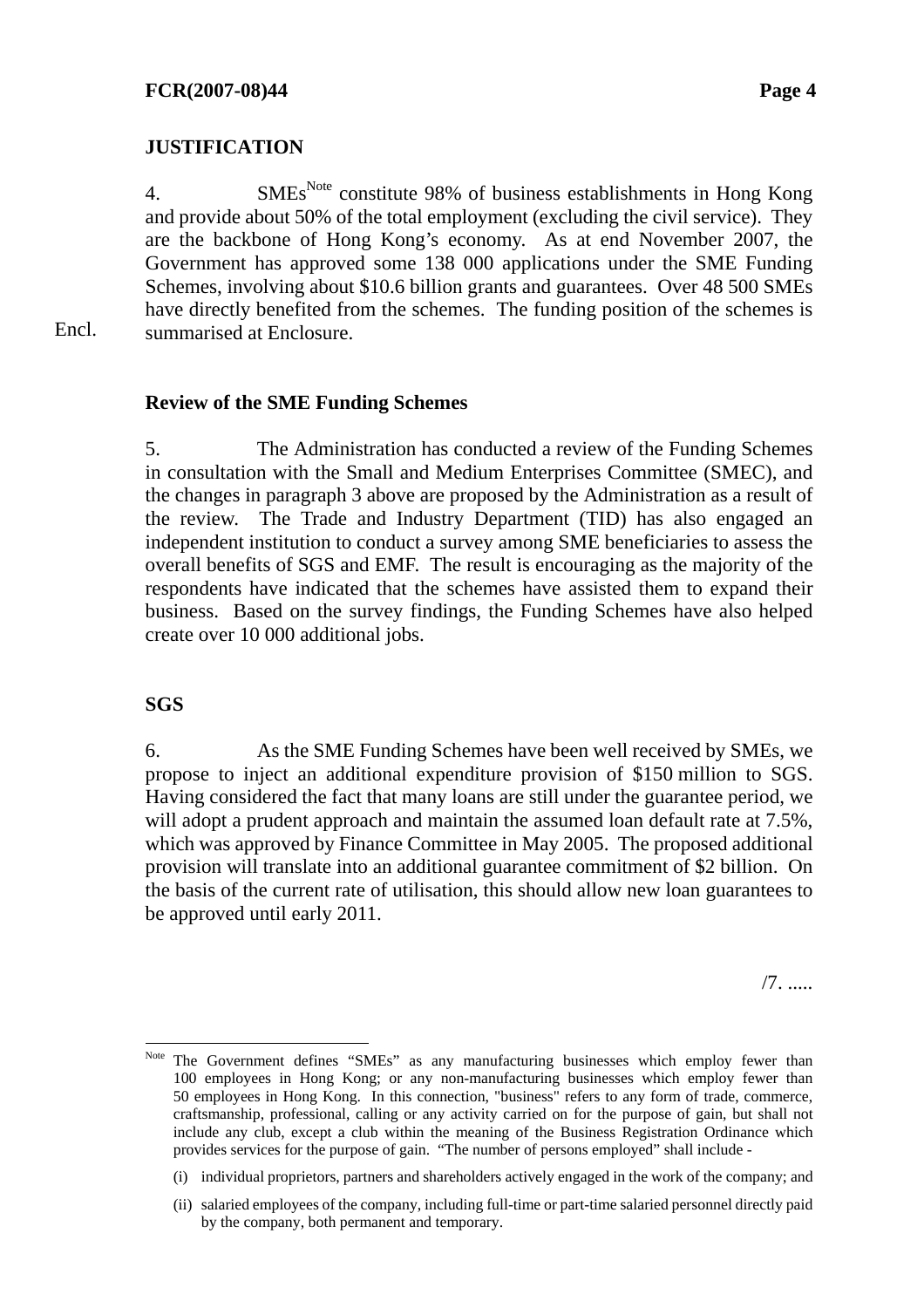7. To enhance our support to SMEs, particularly those with operations in the Mainland, to meet the various challenges arising from the Mainland's 11<sup>th</sup> Five Year Plan (such as the recent changes in Mainland's processing trade policy and the need to comply with environmental standards), we propose to raise, for each SME, the guarantee ceiling of BIE from \$2 million to \$5 million, or 50% of the approved loan, whichever is the less. With the increased guarantee ceiling, SMEs should be able to better utilise BIE to acquire the necessary equipment for upgrading at both operational and technological levels, and for restructuring or relocating their operations. The enhanced BIE can also facilitate enterprises to move up the value chain to produce high value-added and knowledge-based products.

8. At present, AWC can only be used to meet an SME's additional operational expenses arising from or in relation to the business installations and equipment acquired under SGS, while ARL can only be used to meet the working capital needs of SMEs arising from the provision of credit terms to their customers. The maximum amount of loan guarantee for AWC and ARL is \$1 million respectively, or 50% of the approved loan (or 50% of the approved BIE guarantee in respect of AWC), whichever is the less. The relatively restricted scope of these loans may not be able to meet the funding needs of some SMEs. We propose to enhance the flexibility and effectiveness of SGS by replacing AWC and ARL with the new WCL. The WCL will be for general business uses, with guarantee ceiling of \$1 million, or 50% of the approved loan, whichever is the less. This will provide greater flexibility for and can better address the needs of SMEs, particularly those in the service sector which take up the majority of business establishments in Hong Kong.

9. With the proposals in paragraphs 7 and 8 above, the maximum amount of loan guarantee for an SME under SGS will be \$6 million under the enhanced measures.

10. For better risk management and for more equitable distribution of available resources, there is currently an indicative ceiling of \$1 billion for each PLI under SGS. Subject to Members' approval of the proposals above, we will increase the indicative ceiling of guarantee exposure for each PLI to \$1.25 billion.

# **EMF, SDF and SME Training Fund (STF)**

11. As both EMF and SDF are well received by SMEs, we propose to continue with the two schemes by injecting an additional \$350 million into them. On the basis of the current rate of utilisation, the EMF and SDF should be able to run until mid 2011.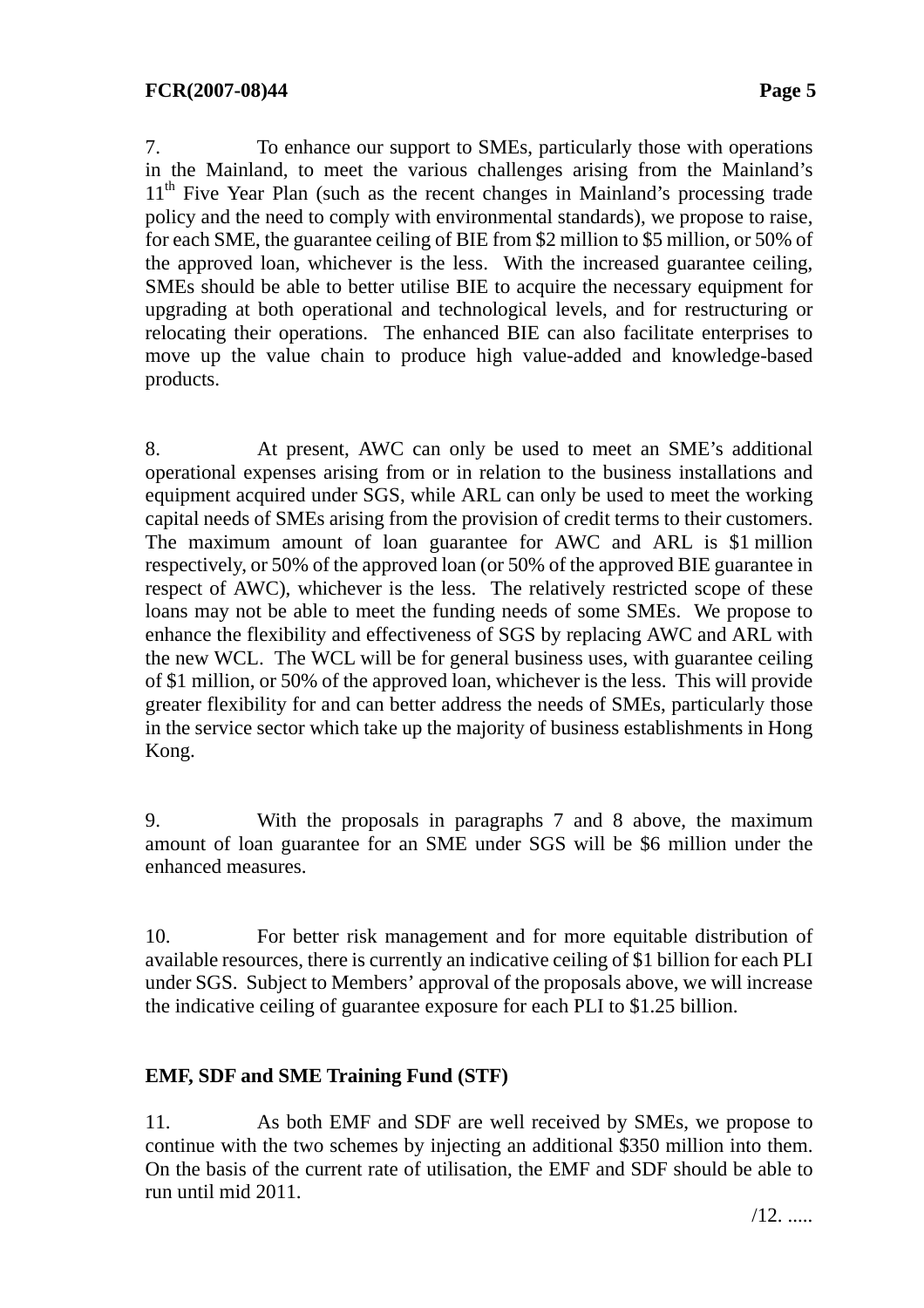12. In the light of the Mainland's  $11<sup>th</sup>$  Five Year Plan, Hong Kong businesses are encouraged to actively explore the Mainland market to reposition their long-term business development. To encourage SMEs to participate more in market promotion activities, especially to develop the Mainland market, we propose to raise the EMF grant ceiling for each SME from \$80,000 to \$100,000. The maximum amount of grant for each successful application will remain unchanged, i.e. \$30,000 or 50% of the approved expenditure, whichever is the less. In addition, to provide more options and flexibility to SMEs, we propose to extend the scope of EMF to include advertisements on trade publications targeting export markets on the condition that such publications are published by bona fide exhibition organisers.

13. SDF has been operating smoothly. We will continue with the existing arrangements in providing support to non-profit-distributing organisations in carrying out projects to enhance the competitiveness of SMEs.

14. In view of the duplication between STF and other Government initiatives in providing funding support to enhance the skills of SME employers and employees, we have ceased accepting new applications for STF from 1 July 2005. We propose to retitle the commitment item, i.e. Item 524 SME Training, Export Marketing and Development Funds under Head 181 TID Subhead 700 General non-recurrent as SME Export Marketing and Development Funds.

# **FINANCIAL IMPLICATIONS**

15. With the assumed overall default rate remaining at 7.5% and the additional expenditure provision of \$150 million, the Government's total loan guarantee commitment under SGS will increase from \$10.6 billion to \$12.6 billion. With the injection of an additional provision of \$350 million, the approved commitment for EMF and SDF will increase from \$1.4 billion to \$1.75 billion.

16. The additional funding of \$500 million is expected to provide for about 21 000 additional applications under SGS, EMF and SDF. The current staffing resources for implementing the three Funding Schemes will basically remain unchanged. Any other additional resource requirement to implement the proposed measures above will be absorbed by TID within its existing resources.

17. The proposal has no implication for fees and charges for services provided by TID.

/**IMPLEMENTATION** .....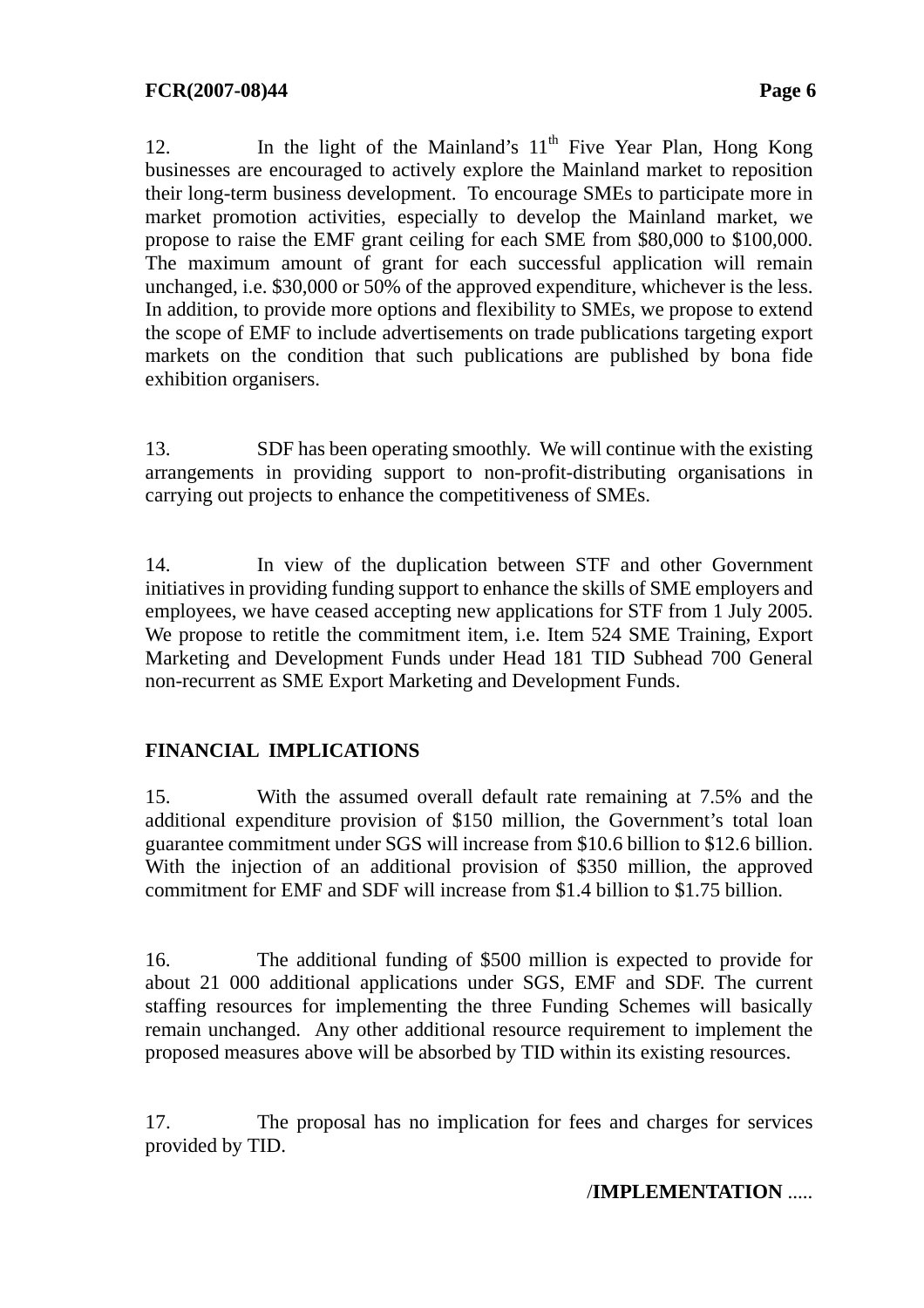#### **FCR(2007-08)44** Page 7

### **IMPLEMENTATION PLAN**

18. Subject to Members' approval of the proposed changes, we will introduce the enhanced measures in early 2008.

19. The Administration has promoted the Funding Schemes through different channels, including announcements of public interest (APIs), newspaper advertisements, exhibitions, seminars, trade publications, posters, promotional leaflets and various trade-related websites, in collaboration with SME and trade associations. To enhance publicity for the schemes, we have recently launched a new API on television and put up posters at the MTR and bus stations. We will continue to participate in various exhibitions to reach out to SME exhibitors with a view to introducing the schemes to them. The Administration will continue to closely monitor the implementation of the Funding Schemes in consultation with the SMEC.

# **PUBLIC CONSULTATION**

20. We consulted the Legislative Council Panel on Commerce and Industry on the proposed changes on 18 December 2007. Members were supportive of the proposals. Some Members expressed concern over the cost effectiveness of the Funding Schemes in assisting SMEs, particularly those operating in the Mainland. We explained that according to an independent survey, the Funding Schemes were useful and the majority of the SME beneficiaries were operating or promoting their business in the Mainland. We also explained that the enhanced Schemes would allow more flexibility and could better assist SMEs in the service sector.

# **BACKGROUND**

21. The SME Funding Schemes were established in December 2001/ January 2002, with a total commitment of \$7.5 billion and an expected maximum expenditure of \$1.9 billion, to provide support to SMEs.

# **SGS**

22. SGS, formerly launched as the SME Business Installations and Equipment Loan Guarantee Scheme, helps SMEs secure loans from PLIs for acquiring business installations and equipment, and meeting working capital needs. Under the SGS, the Government acts as guarantor for up to 50% of the approved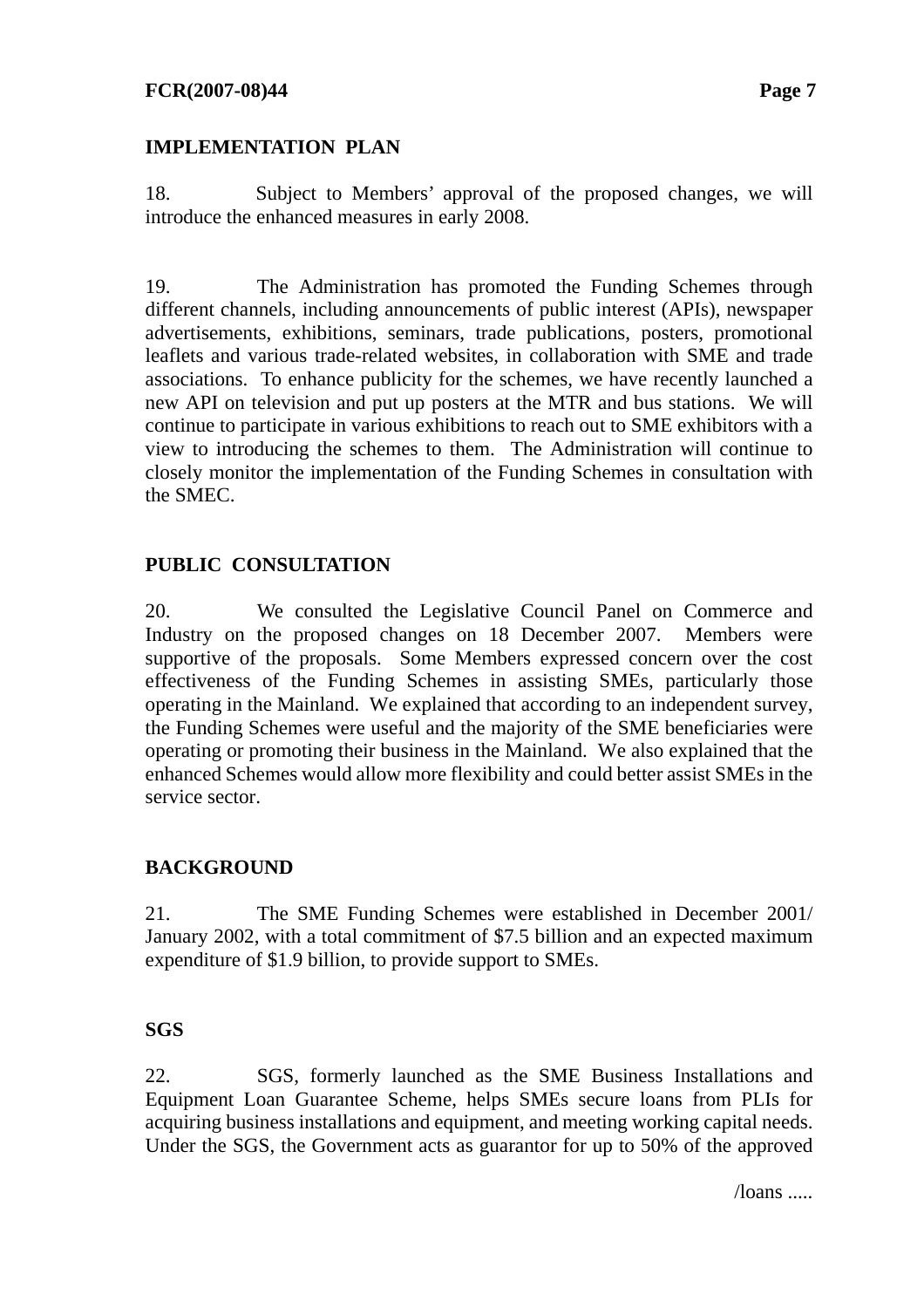loans. The scheme was launched with an allocation of \$1 billion as maximum expenditure arising from default loans. Since March 2003, the scope of SGS has been expanded to cover AWC and ARL. The maximum amount of loan guarantee for an SME under SGS is \$4 million, within which \$2 million is for BIE and \$1 million each for AWC and ARL.

23. With an approved assumed default rate of 15% at the commencement of the scheme, the maximum loan guarantee that the Government may commit to under the SGS was initially \$6.6 billion. In May 2005, following approval from Finance Committee, the assumed default rate was lowered to 7.5% and the maximum expenditure provision reduced to \$800 million. Following such revisions, the Government's maximum loan guarantee commitment was increased to \$10.6 billion.

24. As at end November 2007, the Administration has approved total loan guarantee of \$9.4 billion for some 19 400 loans extended by PLIs to SMEs, and received total claims of \$255.8 million from PLIs for default in loan repayments (of which \$84.9 million have been verified and paid out to the relevant PLIs). The actual default rate as at 30 November 2007 is 2.7%.

### **EMF, SDF and STF**

25. EMF supports an SME's export promotion activities such as participation in trade fairs and study missions. The maximum amount of grant for an SME was initially \$10,000. Following approval from Finance Committee in 2003, the maximum amount of grant under EMF for each SME was raised from \$40,000 to \$80,000 (\$30,000 for each application or 50% of the approved expenditure, whichever is the less).

26. SDF supports non-profit-distributing organisations in carrying out projects to enhance the competitiveness of SMEs in general or in specific sectors. The maximum grant for a project is \$2 million or 90% of the approved expenditure, whichever is the less.

27. STF provides funding support to SME employers and employees to take up training courses relevant to their business operations.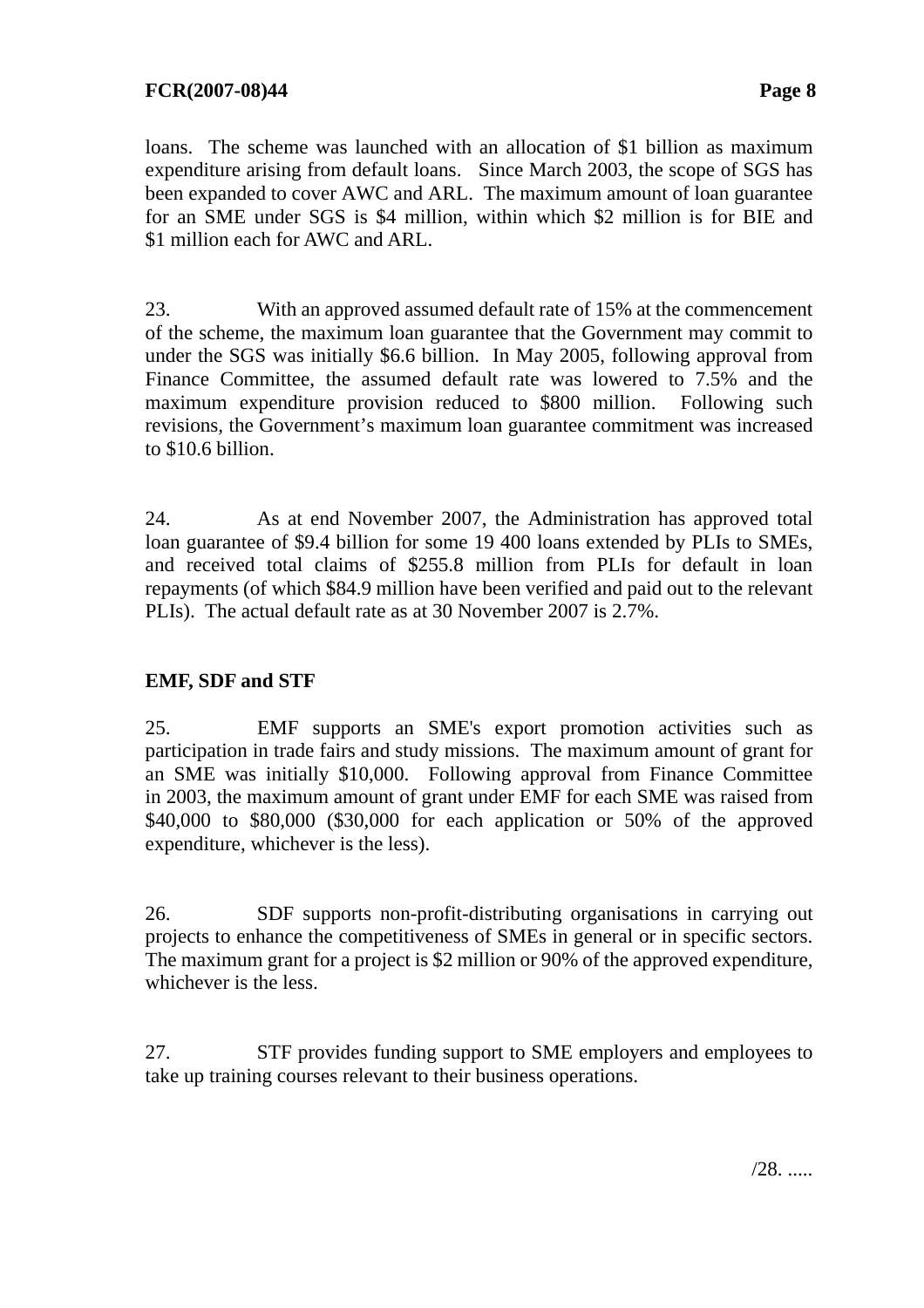28. The initial provisions approved by Finance Committee in November 2001 for EMF, SDF and STF were \$300 million, \$200 million and \$400 million respectively. To provide more flexibility in the deployment of resources, the provisions for the three schemes were merged in 2003. In 2005, an additional provision of \$300 million was injected to continue the operation of EMF and SDF, while the Administration has ceased to accept new applications for STF starting from July 2005 in view of the duplication with other initiatives. Together with the redeployment of \$200 million from the original expenditure earmarked under SGS (see paragraph 23 above), the total approved provision for EMF, SDF and STF has increased to \$1.4 billion.

29. As at end November 2007, we have approved a total grant of \$821 million under EMF and \$118 million under SDF (as well as \$263 million under the defunct STF).

--------------------------------

Commerce and Economic Development Bureau January 2008